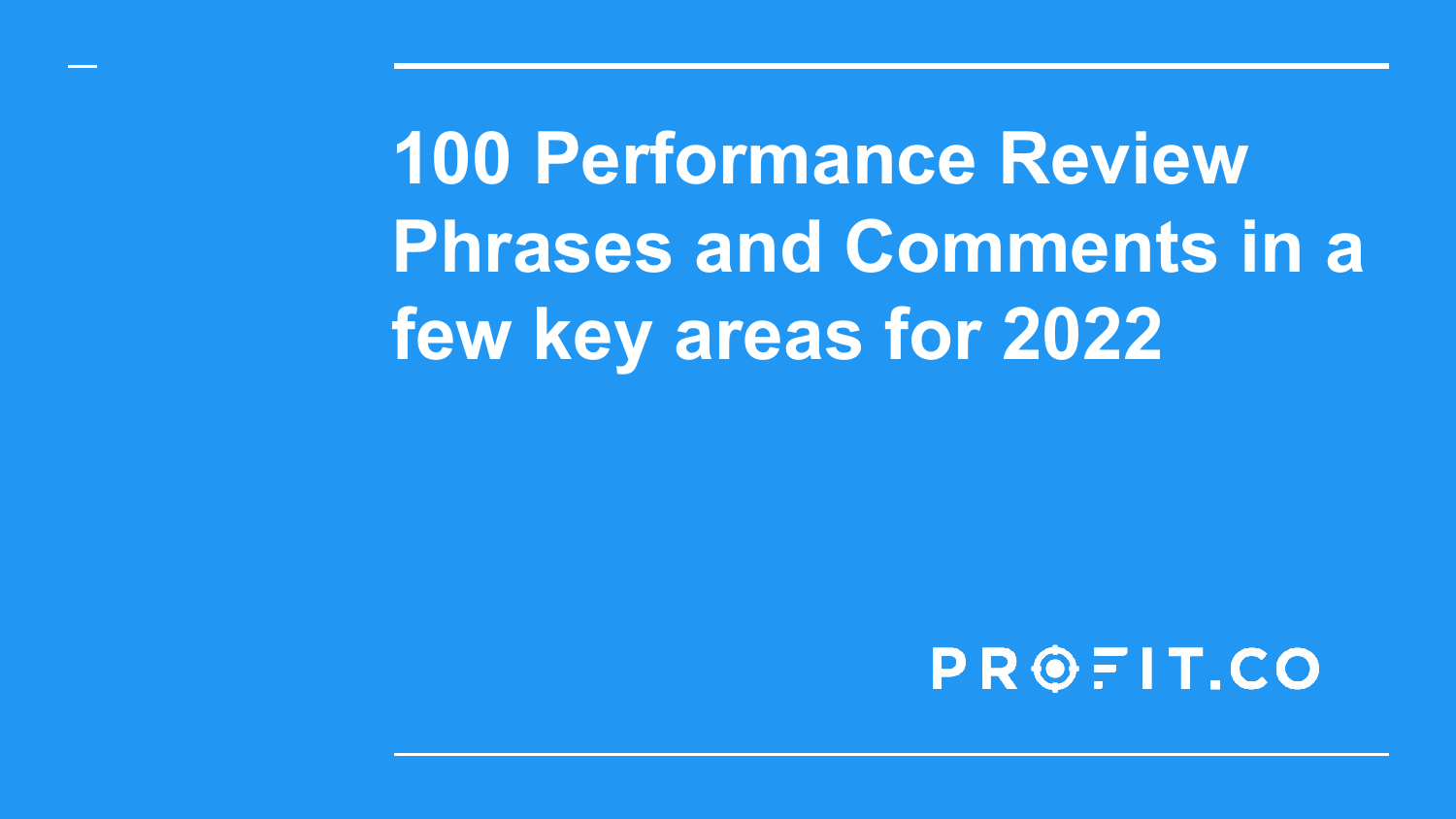### **Performance Review Phrases for key areas: Achievements**

### $PROBLEM$   $F$  | T.CO

 $\overline{\phantom{0}}$ 

- **1. Saved the company \$x through [specific task]**
- **2. Spearheaded [project] which resulted in [result]**
- **3. Used own initiative and suggested [project] which aims to [goal]**
- **4. Improved process x by y%**
- **5. Exceeded monthly quota by x%**

- **1. Missed quota by x%**
- **2. Missed previously set target of [target] because of [reason]**
- **3. Needs further training in [process] because of [reason]**
- **4. Did not complete [task] because of [reason]**
- **5. Reduced quality of work output because of [reason].**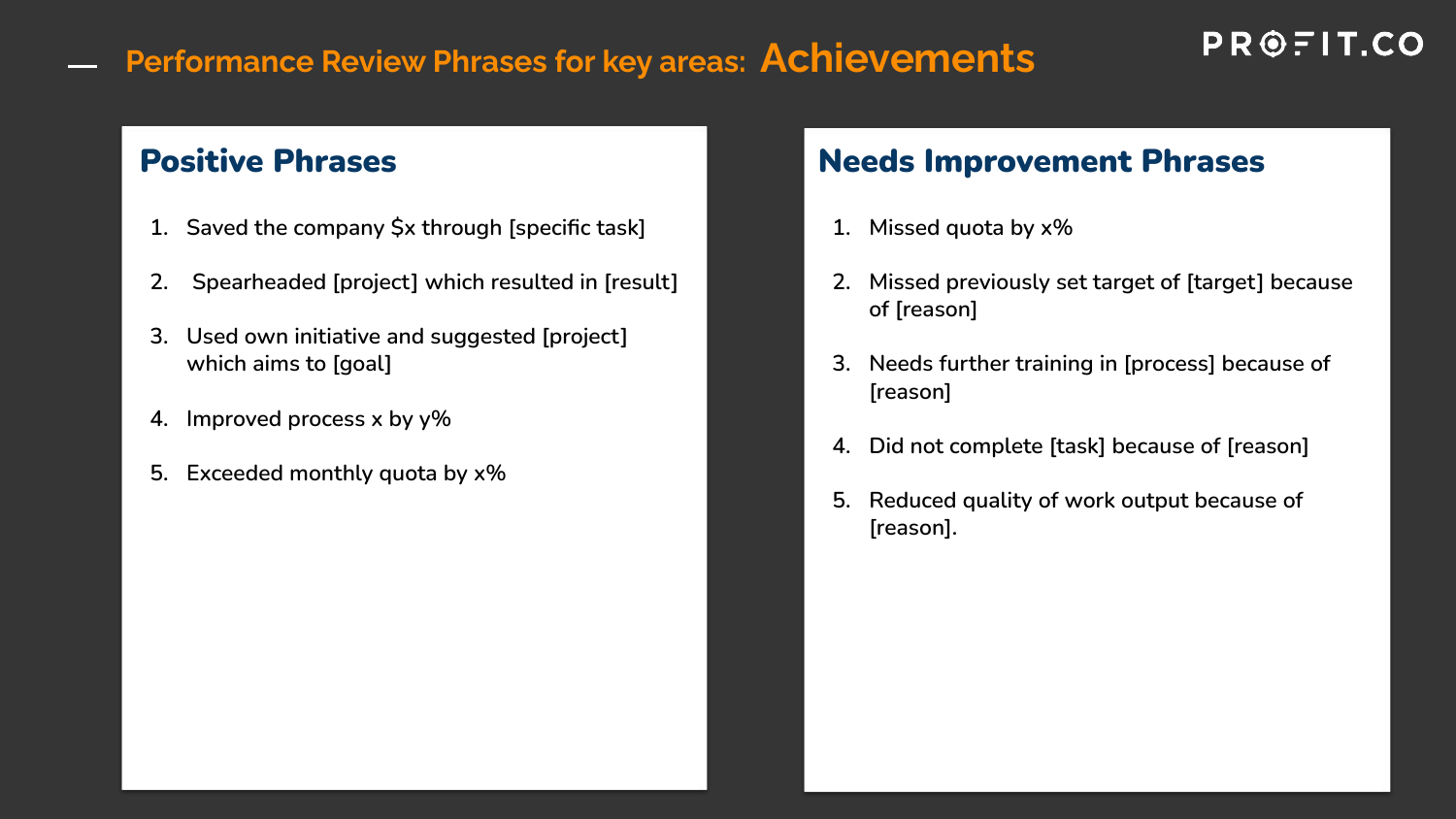### **Performance Review Phrases for key areas: Productivity**

- **1. Consistently turns work in ahead of schedule**
- **2. Has contributed to the success of the department by [example]**
- **3. Demonstrated strong time management skills by [example]**
- **4. Significantly improved on [goal] since the last performance review**
- **5. Demonstrated excellent task flexibility by [example]**

- **1. Did not hand in [task] on time due to [reason]**
- **2. Has made little progress with [goal] since the last performance review**
- **3. Will often sacrifice handing in work by deadline to help coworkers**
- **4. Has shown reluctance to work towards [goal]/[task]**
- **5. Continuously asks for longer deadlines**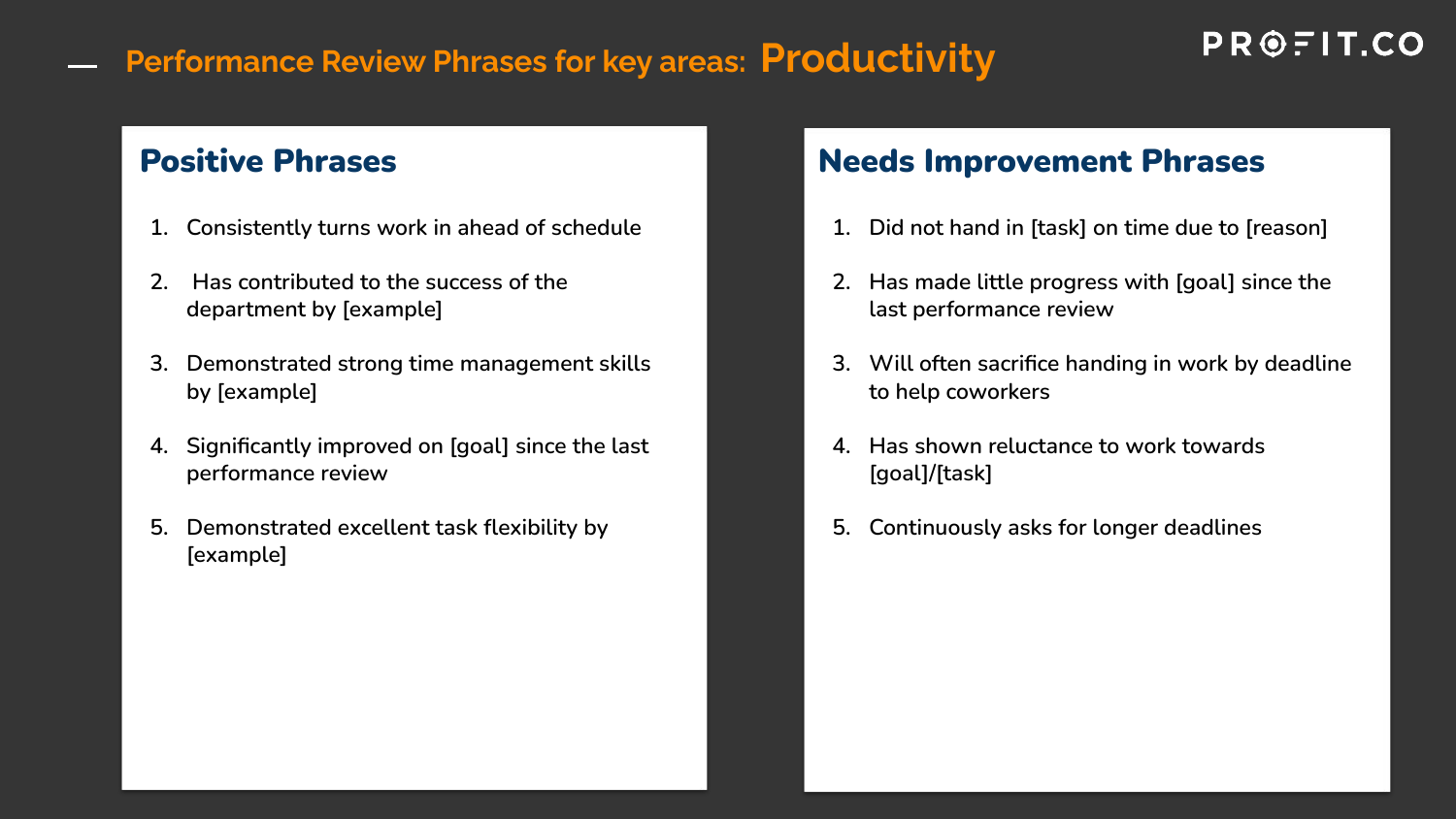### **Performance Review Phrases for key areas: Teamwork**

- **1. Displayed a strong drive to collaborate during [task]**
- **2. Encourages every member of the team to share their ideas in meetings**
- **3. Is willing to share their expertise with colleagues to improve their performance**
- **4. Demonstrated the ability to delegate tasks fairly during [project]**
- **5. Shared ideas on how to improve the inclusiveness of our workplace culture**

- **1. .Other team members have felt alienated during [project] because of [behavior]**
- **2. Has a tendency to avoid delegating tasks during projects**
- **3. Is quiet and reluctant to share ideas and knowledge during team meetings**
- **4. Is often reluctant to provide feedback to other colleagues, even when asked**
- **5. Has shown an inability to take on constructive criticism by [behavior]**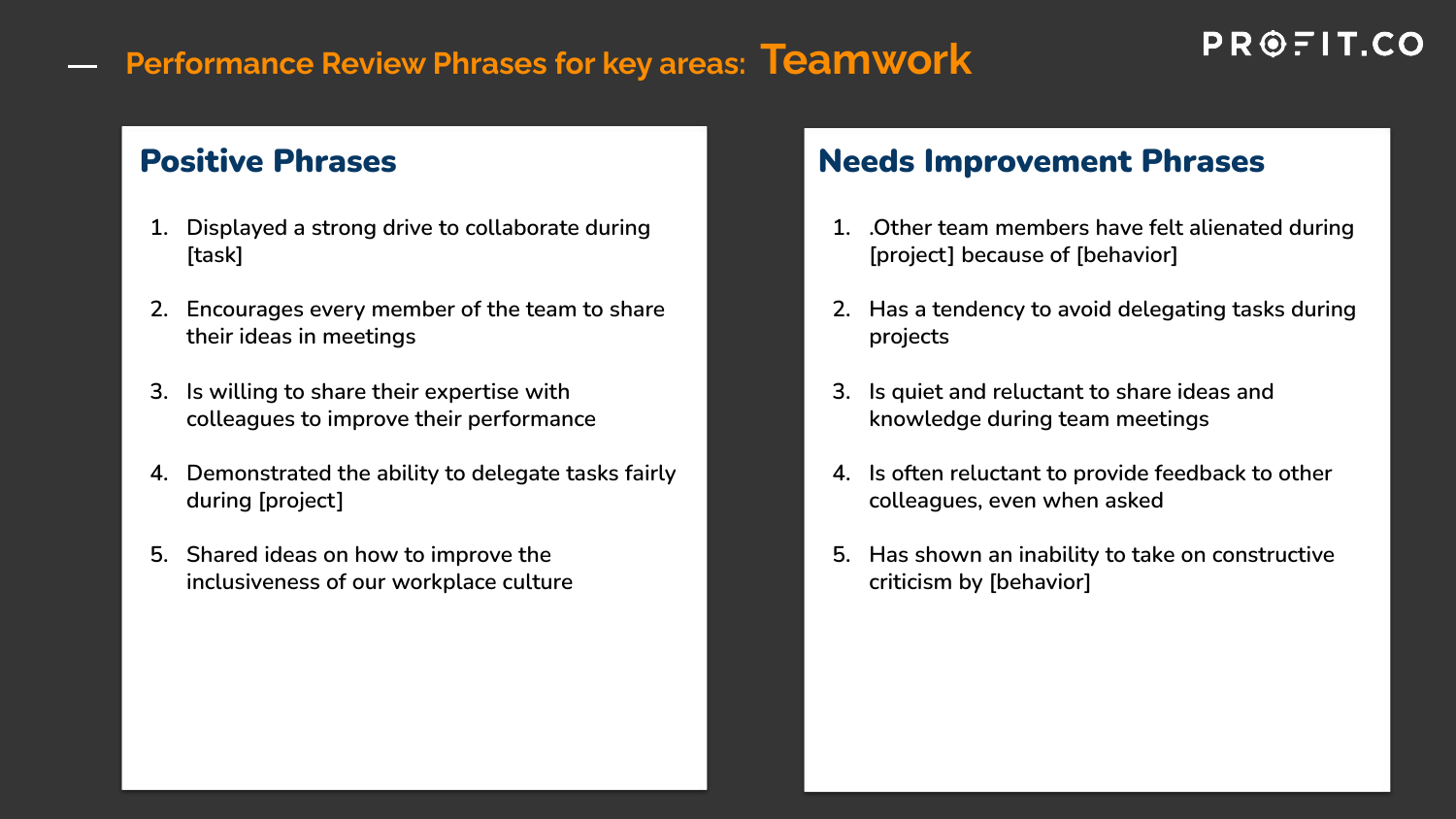### **Performance Review Phrases for key areas: Problem Solving**

### PROFIT.CO

- **1. Our clients like [employee] for their creative spirit.**
- **2. Suggested [project] at a team meeting, which has achieved [goal]**
- **3. Seeks creative solutions like [example], which resulted in [result]**
- **4. Regularly suggests new projects and ideas in team meetings**
- **5. Shows curiosity over processes elsewhere in the business and suggests new initiatives like [example]**

- **1. Is generally quiet in team meetings and rarely suggests new ideas**
- **2. Appears hesitant to make creative decisions during projects**
- **3. Does not take creative risks with their work**
- **4. Demonstrated a hesitancy to engage creatively with [project]**
- **5. Is often too "by-the-book" when dealing with customers, leading to [result]**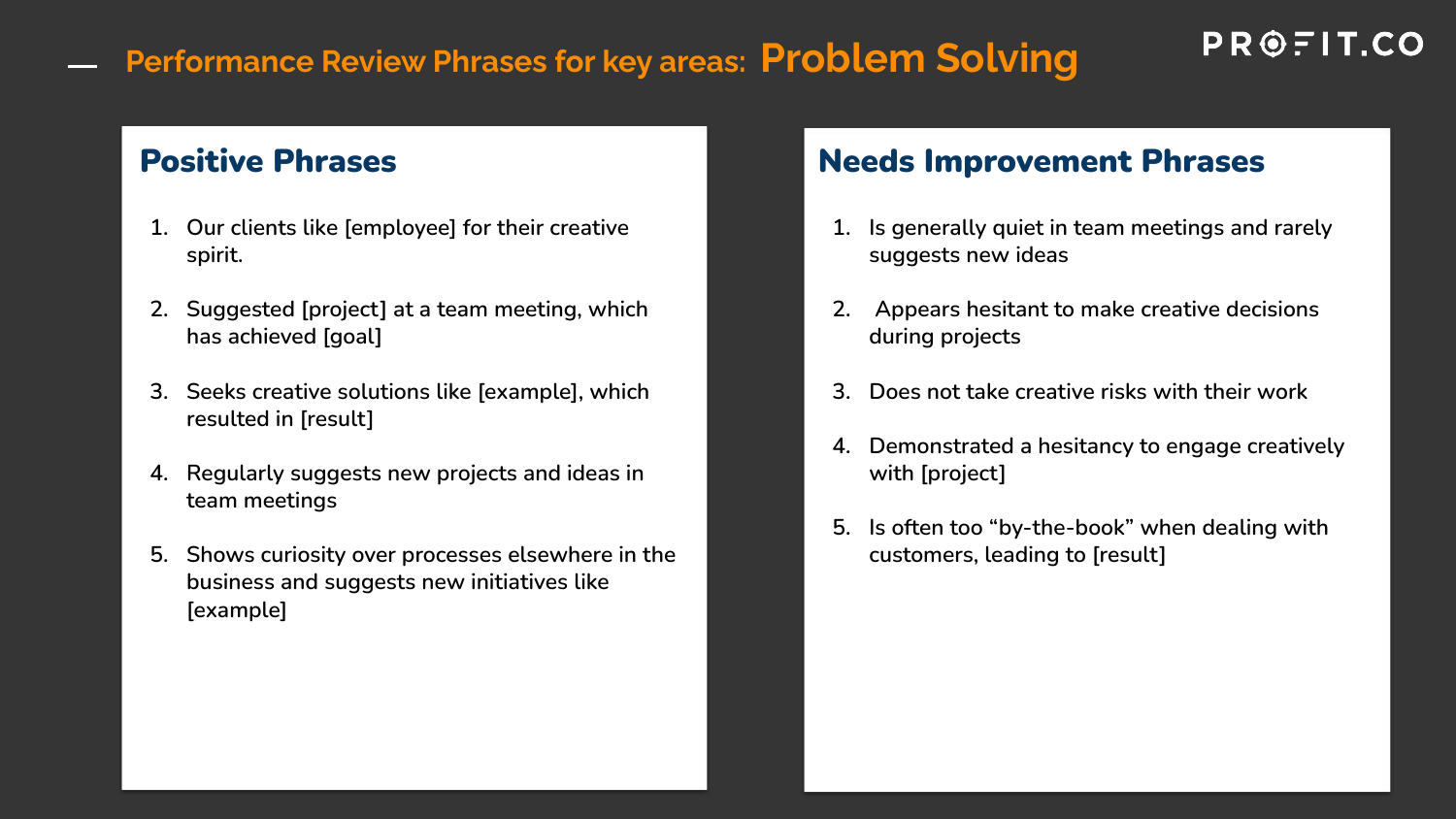### $PROBLEM$ **Performance Review Phrases for key areas: Communication Skills**

- **1. Clearly communicates their thoughts in team meetings**
- **2. Demonstrates the ability to concisely communicate complex and difficult issues**
- **3. Demonstrated active listening and debating skills during [project]**
- **4. Delivers "negative" feedback without alienating others**
- **5. Has great written communication skills, as evidenced by [example]**

- **1. Can become defensive when given constructive criticism or "negative" feedback**
- **2. Uses unprofessional language/discusses unprofessional topics with colleagues**
- **3. Written communication from [employee] is often unclear**
- **4. Rarely asks questions from colleagues and managers, leading to [result]**
- **5. Is uncomfortable in one-on-one meeting situations**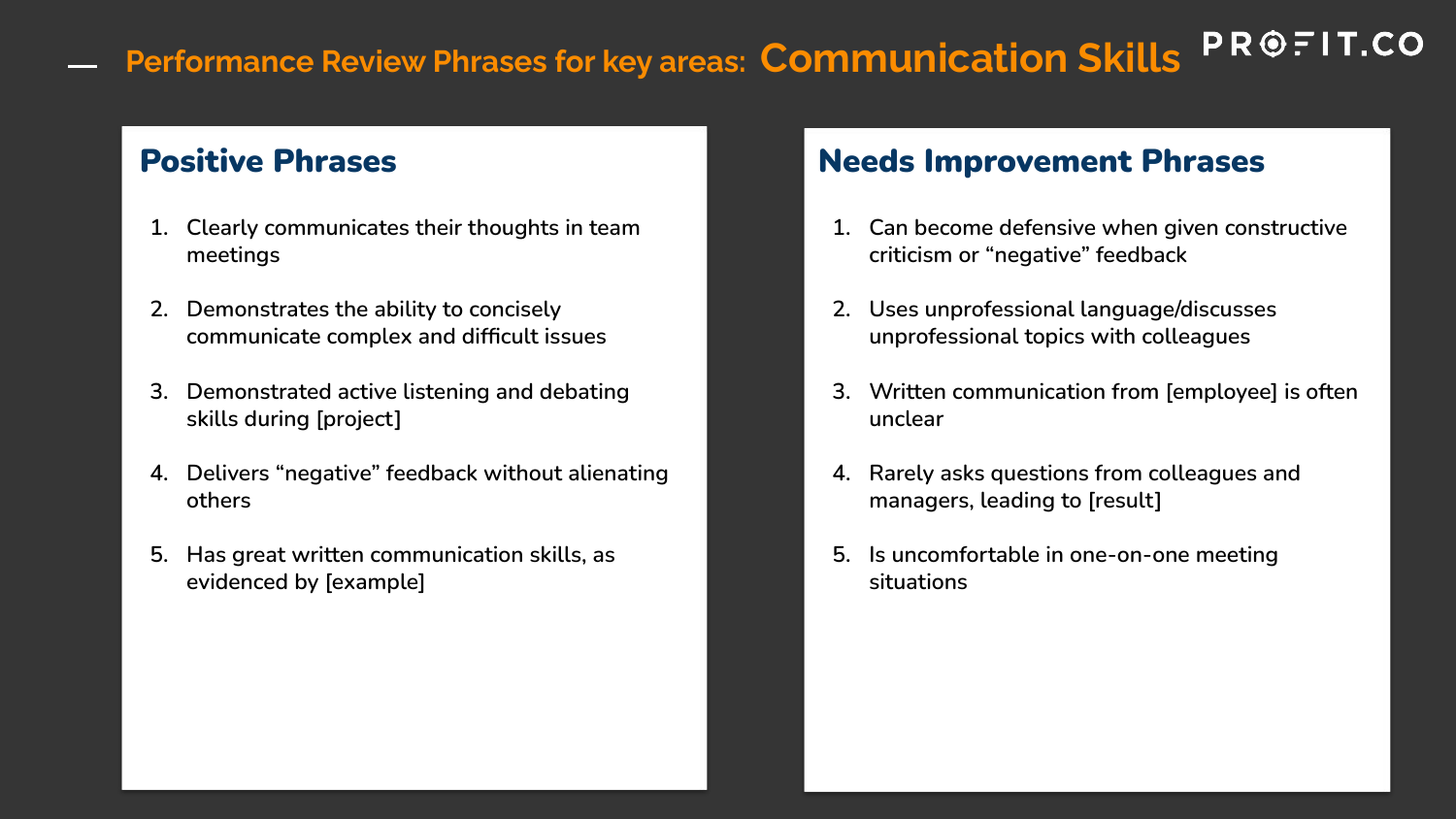## **Performance Review Phrases for key areas: Attitude & Behavior**

- **1. Demonstrates the ability to motivate and inspire their colleagues by [example]**
- **2. Is always happy to help their colleagues, even when things are tough for them**
- **3. Supported [employee] with [task]/through [project] and willingly shared their expertise**
- **4. Is extremely honest and trustworthy, as demonstrated when [example]**
- **5. Clients like to work with [employee] because they always strive to do the right thing**

### Positive Phrases Needs Improvement Phrases

- **1. Has a strong personality which has strained relationships with other employees.**
- **2. Does not get involved with the company culture**

PROFIT.CO

- **3. Has been caught gossiping about other employees, which has resulted in [result]**
- **4. Regularly ignores the company's dress code**
- **5. Regularly refuses to take on more challenging tasks**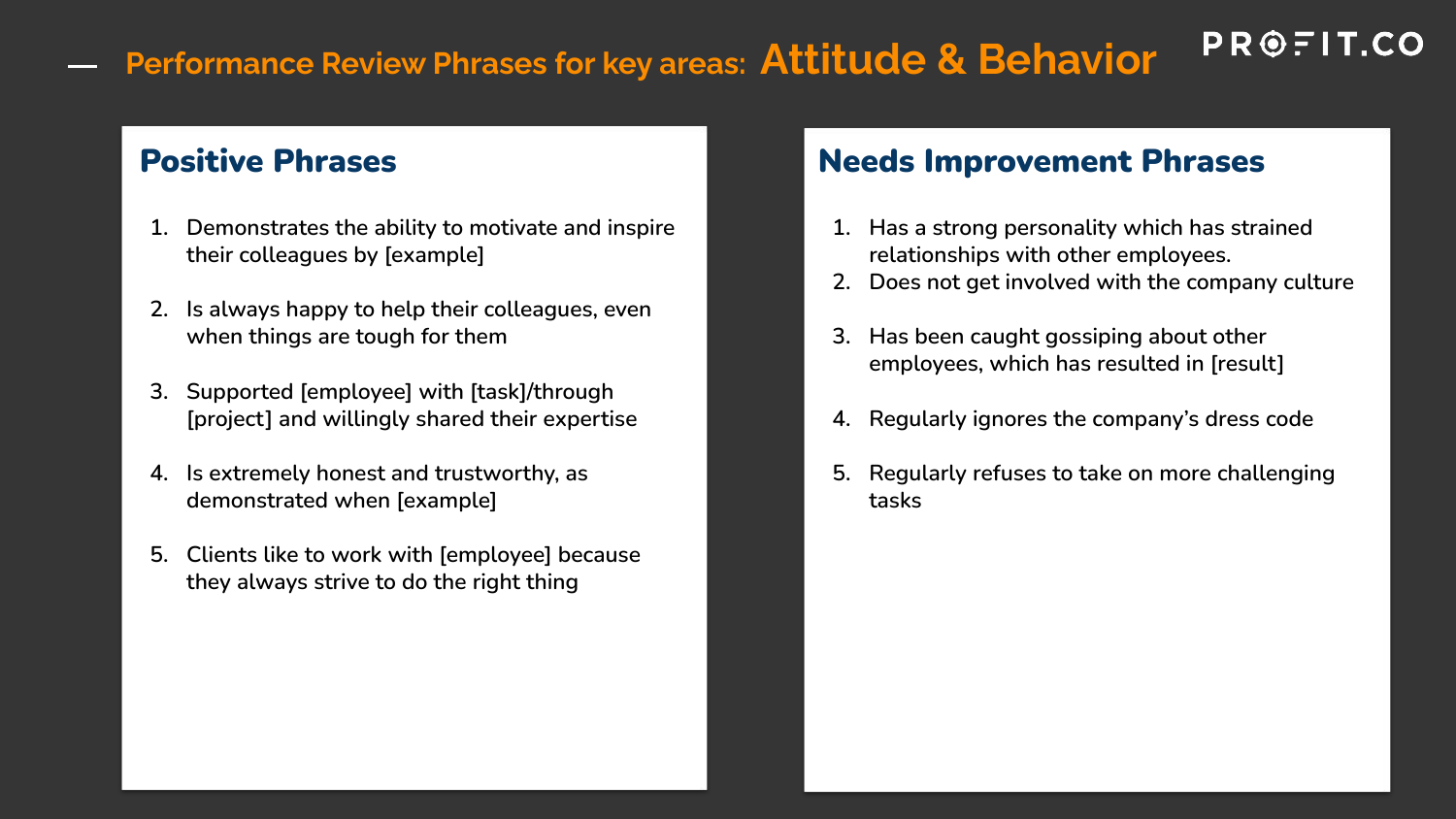### **Performance Review Phrases for key areas: Leadership**

 $\overline{\phantom{0}}$ 

- **1. Sets a positive example for other employees by [example]**
- **2. While spearheading [project], [employee] was quick to take responsibility for the team's mistakes.**
- **3. Is well-respected by their colleagues for [example]**
- **4. Regularly gives colleagues constructive feedback and shows appreciation for their work and effort.**
- **5. Demonstrated the ability to remain calm under pressure when [example]**

- **1. Struggles to work with differing personalities, as evidenced when [example]**
- **2. Does not show appreciation for other team members' work**
- **3. Tends to avoid responsibility for the actions of others, as evidenced by [example]**
- **4. Doesn't provide the support team members need to succeed**
- **5. Demonstrates the tendency to micromanage when in charge of projects, such as when [example]**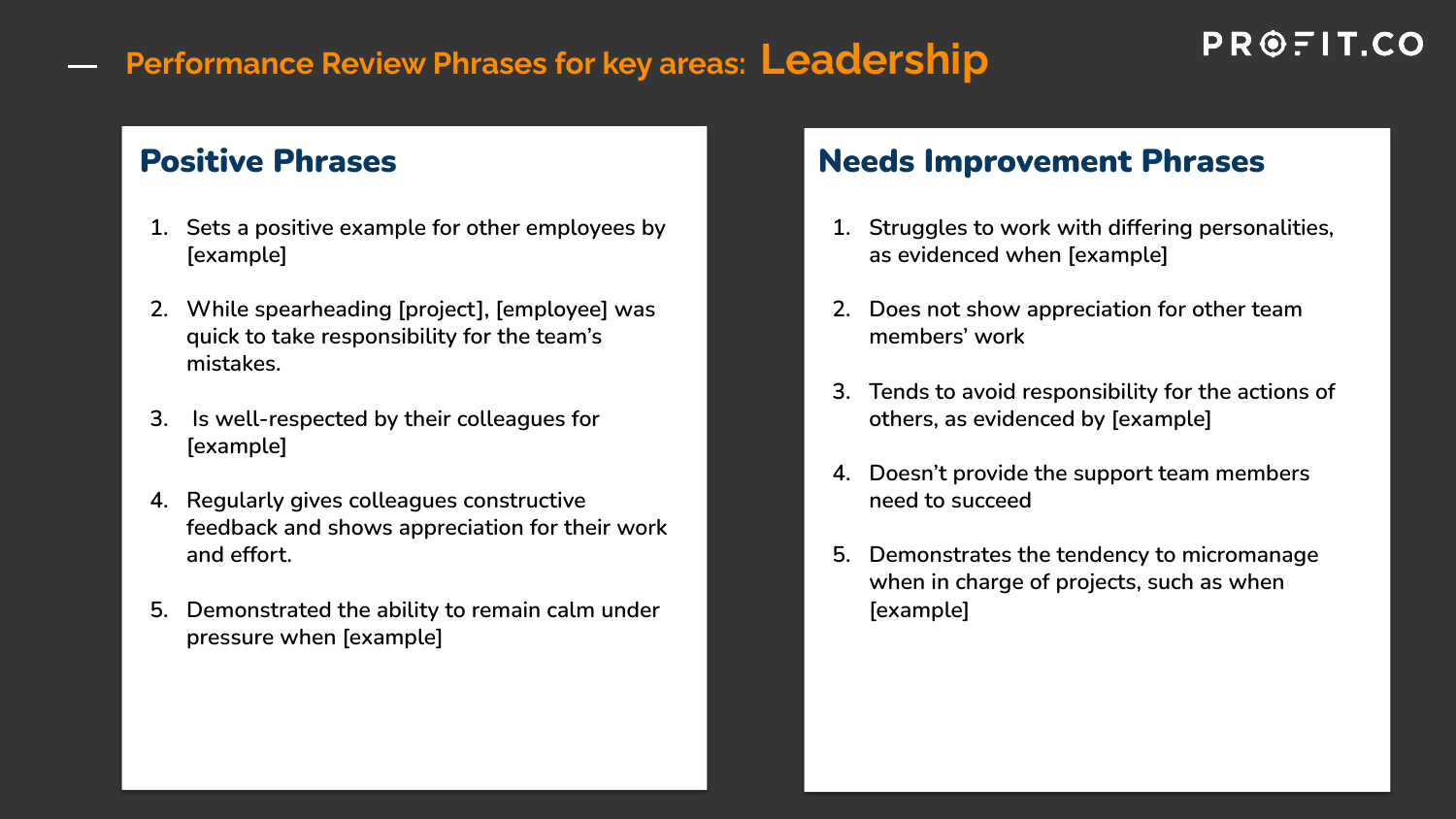## **Performance Review Phrases for key areas: Goal Setting**

- **1. Demonstrates a consistent drive to achieve the goals set during performance review meetings**
- **2. Has a positive attitude towards improving performance and is motivated to succeed**
- **3. Keeps themselves accountable to their goals by [behavior]**
- **4. Has fulfilled every goal that has been set in performance review meetings**
- **5. Regularly seeks development opportunities throughout the company**

- **1. Refuses to engage with training events, even when they are relevant to their job role**
- **2. Missed the deadline for [goal] because [reason]**
- **3. Sets goals that do not challenge their current level of performance**
- **4. Demonstrates an inability to push past their comfort zone, such as when [example]**
- **5. Pursues personal goals on company time and at the expense of professional goals**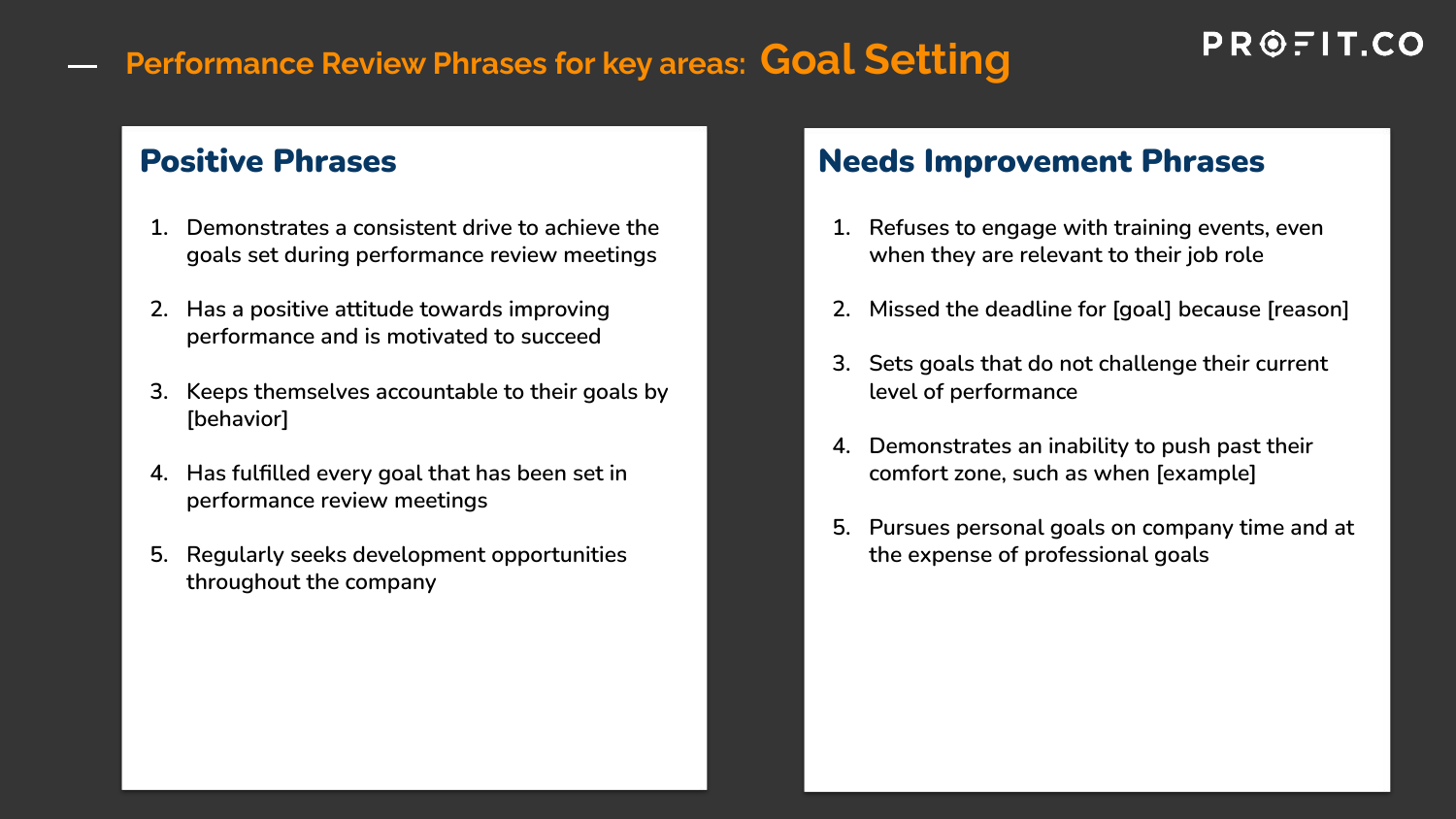### $PROBLEM$ **Performance Review Phrases for key areas: Organizational Skills**  $\overline{\phantom{0}}$

- **1. Effectively prioritize their workload by [example]**
- **2. Always meets production benchmarks and deadlines**
- **3. Always maintains an organized work environment**
- **4. Helps other team members use organizational software to stay on top of tasks**
- **5. Is flexible with their task plans to accommodate shifting priorities**

- **1. Struggles to handle their current workload**
- **2. Is inflexible and becomes panicked when work deadlines are changed**
- **3. Regularly misses production benchmarks and deadlines due to a lack of planning**
- **4. Can be easily distracted from the task at hand, as evidenced by [example]**
- **5. Regularly postpones difficult tasks in favor of easier ones**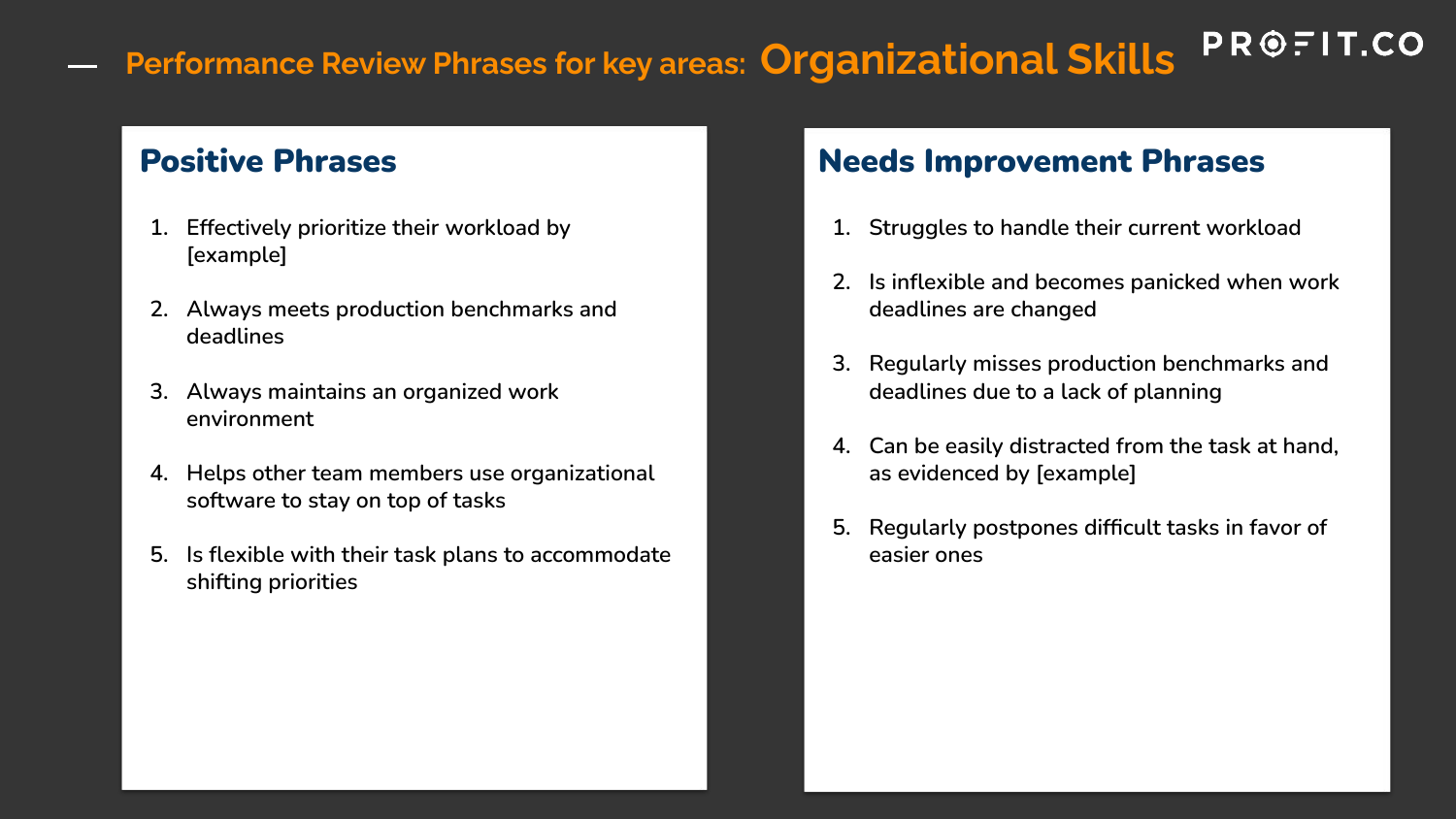### **Performance Review Phrases for key areas: Technical Skills**

 $\overline{\phantom{0}}$ 

- **1. Regularly seeks out training opportunities when they arise**
- **2. Sought to organize their mandatory training with their manager ahead of its expiry**
- **3. Pursues additional qualifications to improve performance**
- **4. Achieved [qualification], which is outside of their responsibilities**
- **5. Pursued [qualification] so they could [result]**

### Positive Phrases Needs Improvement Phrases

**1. Refuses to attend technical seminars in their field** 

 $PROBLEM$   $F$  | T.CO

- **2. Struggles to apply themselves to mandatory training**
- **3. Failed [qualification] and must wait to be retested**
- **4. Does not stay up to date with the latest technological advancements in their field**
- **5. Struggles to learn new forms of technology, such as [example]**